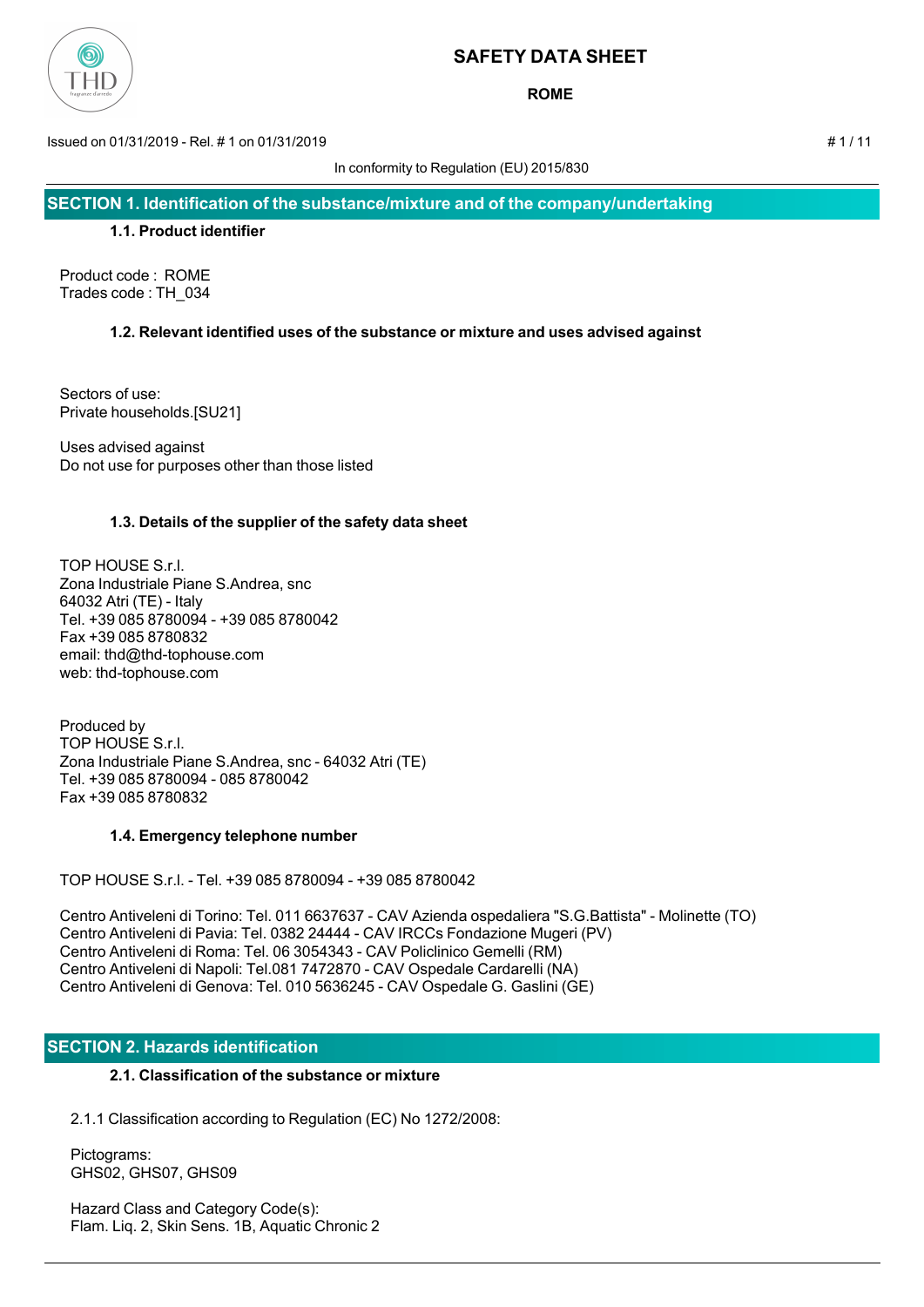

**ROME**

Issued on 01/31/2019 - Rel. # 1 on 01/31/2019 # 2 / 11

In conformity to Regulation (EU) 2015/830

Hazard statement Code(s):

H225 - Highly flammable liquid and vapour.

H317 - May cause an allergic skin reaction.

H411 - Toxic to aquatic life with long lasting effects.

 The product easy inflames if subordinate to an ignition source. The product, if brought into contact with skin can cause skin sensitization. The product is dangerous to the environment as it is toxic to aquatic life with long lasting effects

## **2.2. Label elements**

Labelling according to Regulation (EC) No 1272/2008:

Pictogram, Signal Word Code(s): GHS02, GHS07, GHS09 - Danger

Hazard statement Code(s):

H225 - Highly flammable liquid and vapour.

H317 - May cause an allergic skin reaction.

H411 - Toxic to aquatic life with long lasting effects.

Supplemental Hazard statement Code(s): not applicable

Precautionary statements:

Prevention

P210 - Keep away from heat, hot surfaces, sparks, open flames and other ignition sources. No smoking.

P233 - Keep container tightly closed.

P261 - Avoid breathing dust/fume/gas/mist/vapours/spray.

P273 - Avoid release to the environment.

#### Response

P363 - Wash contaminated clothing before reuse.

P370+P378 - In case of fire: Use powder or CO2 extinguisher to extinguish.

P391 - Collect spillage.

Storage

P403+P235 - Store in a well-ventilated place. Keep cool.

#### Disposal

P501 - Dispose of contents/container according to local law.

Contains:

2-acetoxy-2,3,8,8-tetramethyloctahydronaphthal ene, Hexyl salicylate, Hydroxy-citronellal

## **2.3. Other hazards**

The substance / mixture NOT contains substances PBT/vPvB according to Regulation (EC) No 1907/2006, Annex XIII

No information on other hazards

**SECTION 3. Composition/information on ingredients**

## **3.1 Substances**

Irrilevant



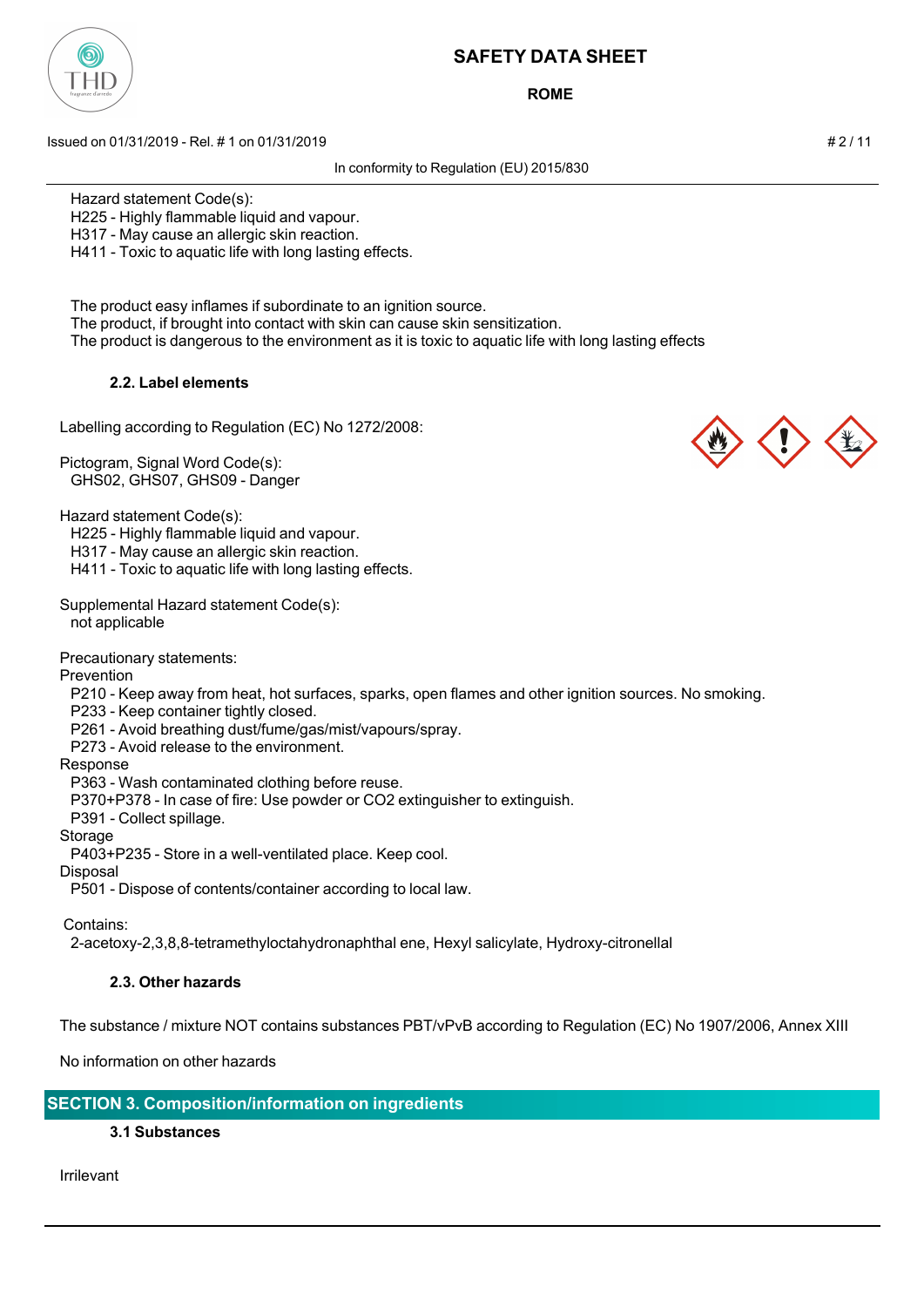

**ROME**

Issued on 01/31/2019 - Rel. # 1 on 01/31/2019 **# 3** / 11

### In conformity to Regulation (EU) 2015/830

#### **3.2 Mixtures**

Refer to paragraph 16 for full text of hazard statements

| <b>Substance</b>                                                                                                                                                                                 | Concentration   | <b>Classification</b>                                                                              | Index        | <b>CAS</b>  | <b>EINECS</b> | <b>REACh</b>              |
|--------------------------------------------------------------------------------------------------------------------------------------------------------------------------------------------------|-----------------|----------------------------------------------------------------------------------------------------|--------------|-------------|---------------|---------------------------|
| Dipropilene glicol metile etere<br>substance for which there are<br>Community workplace exposure<br>limits                                                                                       | $> 1 \le 5\%$   |                                                                                                    |              | 34590-94-8  | 252-104-2     | 01-2119450<br>011-60-00   |
| propan-2-ol                                                                                                                                                                                      | $> 1 \le 5\%$   | Flam. Liq. 2, H225;<br>Eye Irrit. 2, H319;<br>STOT SE 3, H336                                      | 603-117-00-0 | 67-63-0     | 200-661-7     |                           |
| 2-acetoxy-2,3,8,8-tetramethylocta<br>hydronaphthal ene                                                                                                                                           | $> 1 \le 5\%$   | Skin Corr. 2, H315;<br>Skin Sens. 1B, H317;<br>Aquatic Chronic 1,<br>H410                          |              | 54464-57-2  | 259-174-3     | 01-2119489<br>989-04-**** |
| Methyl hydrogenated rosinate                                                                                                                                                                     | $> 0.1 \le 1\%$ | Aquatic Chronic 3,<br>H412                                                                         |              | 8050-15-5   | 232-476-2     | 01-2119969<br>275-26-x    |
| <b>MMB</b><br>(3-Methoxy-3-Methyl-1-Butanol)                                                                                                                                                     | $> 0.1 \le 1\%$ | Eye Irrit. 2, H319                                                                                 |              | 56539-66-3  | 260-252-4     | 01-2119976<br>333-33-**** |
| Benzyl salicylate                                                                                                                                                                                | $> 0.1 \le 1\%$ | Skin Irrit. 2, H315;<br>Eye Irrit. 2, H319                                                         |              | 118-58-1    |               |                           |
| (HHCB)                                                                                                                                                                                           | $> 0.1 \le 1\%$ | Aquatic Acute 1,<br>H400; Aquatic<br>Chronic 1, H410                                               | 603-212-00-7 | 1222-05-5   | 214-946-9     |                           |
| Habanolide (A mixture of:<br>(E)-oxacyclohexadec-12-en-2-one<br>(E)-oxacyclohexadec-13-en-2-one<br>a)<br>(Z)-oxacyclohexadec-(12)-en-2-on<br>e and b)<br>(Z)-oxacyclohexadec-(13)-en-2-on<br>le) | $> 0.1 \le 1\%$ | Aquatic Acute 1,<br>H400; Aquatic<br>Chronic 1, H410                                               |              | 111879-80-2 | 422-320-3     | 01-0000016<br>883-62-x    |
| Acetyl hexamethyl tetralin -                                                                                                                                                                     | $> 0.1 \le 1\%$ | Acute Tox. 4, H302;<br>Aquatic Chronic 1,<br>H410                                                  |              | 1506-02-1   | 244-240-6     | 01-2119539<br>433-40-x    |
| Hexyl salicylate                                                                                                                                                                                 | $> 0.1 \le 1\%$ | Skin Corr. 2, H315;<br>Skin Sens. 1, H317;<br>Aquatic Acute 1,<br>H400; Aquatic<br>Chronic 1, H410 |              | 6259-76-3   | 228-408-6     | 01-2119638<br>275-36-**** |
| Hydroxy-citronellal                                                                                                                                                                              | $> 0.1 \le 1\%$ | Skin Irrit. 2, H315;<br>Skin Sens. 1, H317;<br>Eye Dam. 1, H318;<br>Eye Irrit. 2, H319             |              | 107-75-5    |               |                           |

## **Fractionated global values**

| H315          | $= 6.00$  | H317 | $= 3.80$ | H410 | $= 4.60$ | H319 | $= 8.25$ |
|---------------|-----------|------|----------|------|----------|------|----------|
| $H412 = 1,00$ |           | H400 | $= 1.20$ | H318 | $= 0.40$ | H302 | $= 0.80$ |
| H225          | $= 77.00$ | H336 | $= 3.85$ |      |          |      |          |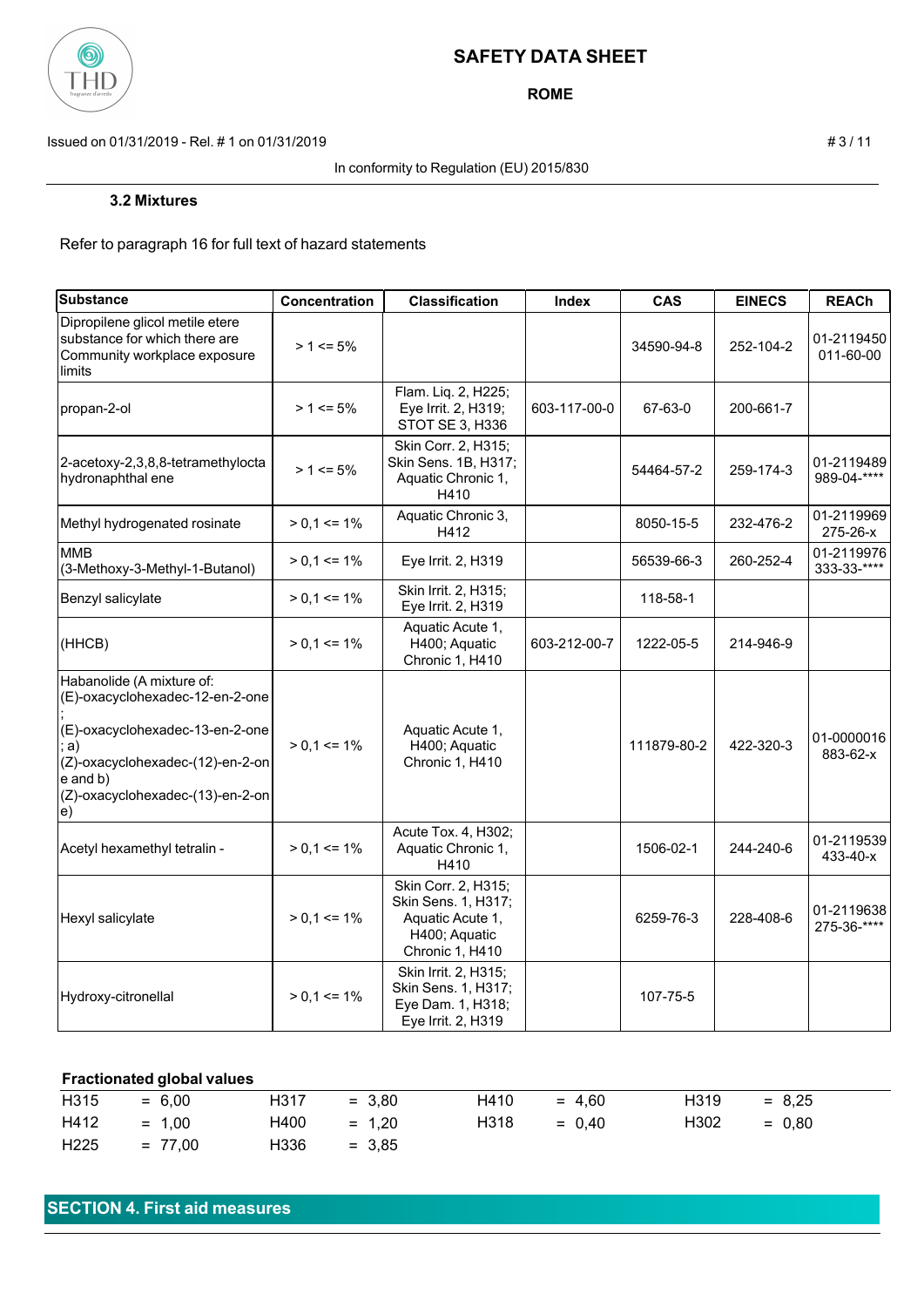

**ROME**

Issued on 01/31/2019 - Rel. # 1 on 01/31/2019 # 4 / 11

In conformity to Regulation (EU) 2015/830

### **4.1. Description of first aid measures**

Inhalation:

 Air the area. Move immediately the contaminated patient from the area and keep him at rest in a well ventilated area. If you feel unwell seek medical advice.

Direct contact with skin (of the pure product).: Wash thoroughly with soap and running water.

Direct contact with eyes (of the pure product).:

Wash immediately and thorougly with running water for at least 10 minutes.

Ingestion:

Not hazardous. It's possible to give activated charcoal in water or liquid paraffin medicine

### **4.2. Most important symptoms and effects, both acute and delayed**

No data available.

## **4.3. Indication of any immediate medical attention and special treatment needed**

If skin irritation or rash occurs: Get medical advice/attention.

## **SECTION 5. Firefighting measures**

## **5.1. Extinguishing media**

Advised extinguishing agents: In the case of fire use: dust or CO2 extinguisher.

Extinguishing means to avoid: Water jets. Use water jets only to cool the surfaces of the containers exposed to fire.

## **5.2. Special hazards arising from the substance or mixture**

No data available.

## **5.3. Advice for firefighters**

Use protection for the breathing apparatus

Safety helmet and full protective suit.

The spray water can be used to protect the people involved in the extinction

 You may also use selfrespirator, especially when working in confined and poorly ventilated area and if you use halogenated extinguishers (Halon 1211 fluobrene, Solkan 123, NAF, etc...)

Keep containers cool with water spray

# **SECTION 6. Accidental release measures**

## **6.1. Personal precautions, protective equipment and emergency procedures**

6.1.1 For non-emergency personnel: Leave the area surrounding the spill or release. Do not smoke Wear gloves and protective clothing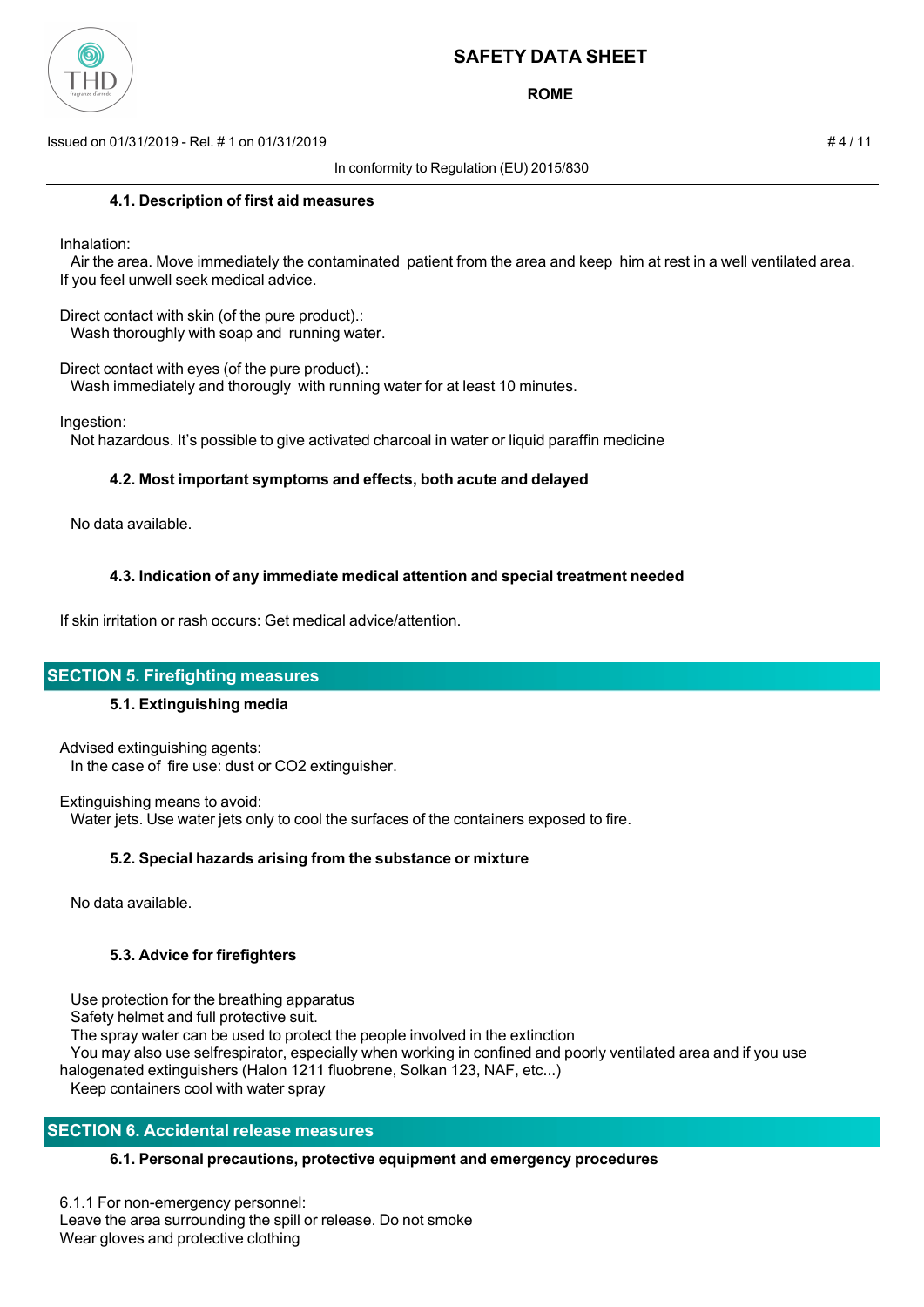

**ROME**

Issued on 01/31/2019 - Rel. # 1 on 01/31/2019 # 5 / 11

In conformity to Regulation (EU) 2015/830

6.1.2 For emergency responders: Wear gloves and protective clothing Eliminate all unguarded flames and possible sources of ignition. No smoking. Provision of sufficient ventilation. Evacuate the danger area and, in case, consult an expert.

# **6.2. Environmental precautions**

Contain spill with earth or sand.

 If the product has entered a watercourse in sewers or has contaminated soil or vegetation, notify it to the authorities. Discharge the remains in compliance with the regulations

## **6.3. Methods and material for containment and cleaning up**

6.3.1 For containment:

 Recover the product for reuse, if possible, or for removal. Possibly absorb it with inert material. Prevent it from entering the sewer system.

6.3.2 For cleaning up:

 To clean the floor and all objects contaminated by this material use water. After wiping up, wash with water the area and materials involved

 6.3.3 Other information: Nothing in particular.

## **6.4. Reference to other sections**

Refer to paragraphs 8 and 13 for more information

# **SECTION 7. Handling and storage**

## **7.1. Precautions for safe handling**

 Avoid contact and inhalation of vapors In residential areas do not use on large surfaces. Do not smoke at work At work do not eat or drink. Contaminated work clothing should not be allowed out of the workplace. Wear protective gloves/protective clothing/eye protection/face protection. See also paragraph 8 below.

## **7.2. Conditions for safe storage, including any incompatibilities**

 Keep in original container closed tightly. Do not store in open or unlabeled containers. Keep containers upright and safe by avoiding the possibility of falls or collisions. Store in a cool place, away from sources of heat and `direct exposure of sunlight. Keep containers tightly closed.

Always store in well ventilated areas.

Never close the container tightly, leave a chance to vent

Keep away from open flames, sparks and heat sources. Avoid direct sunlight exposure.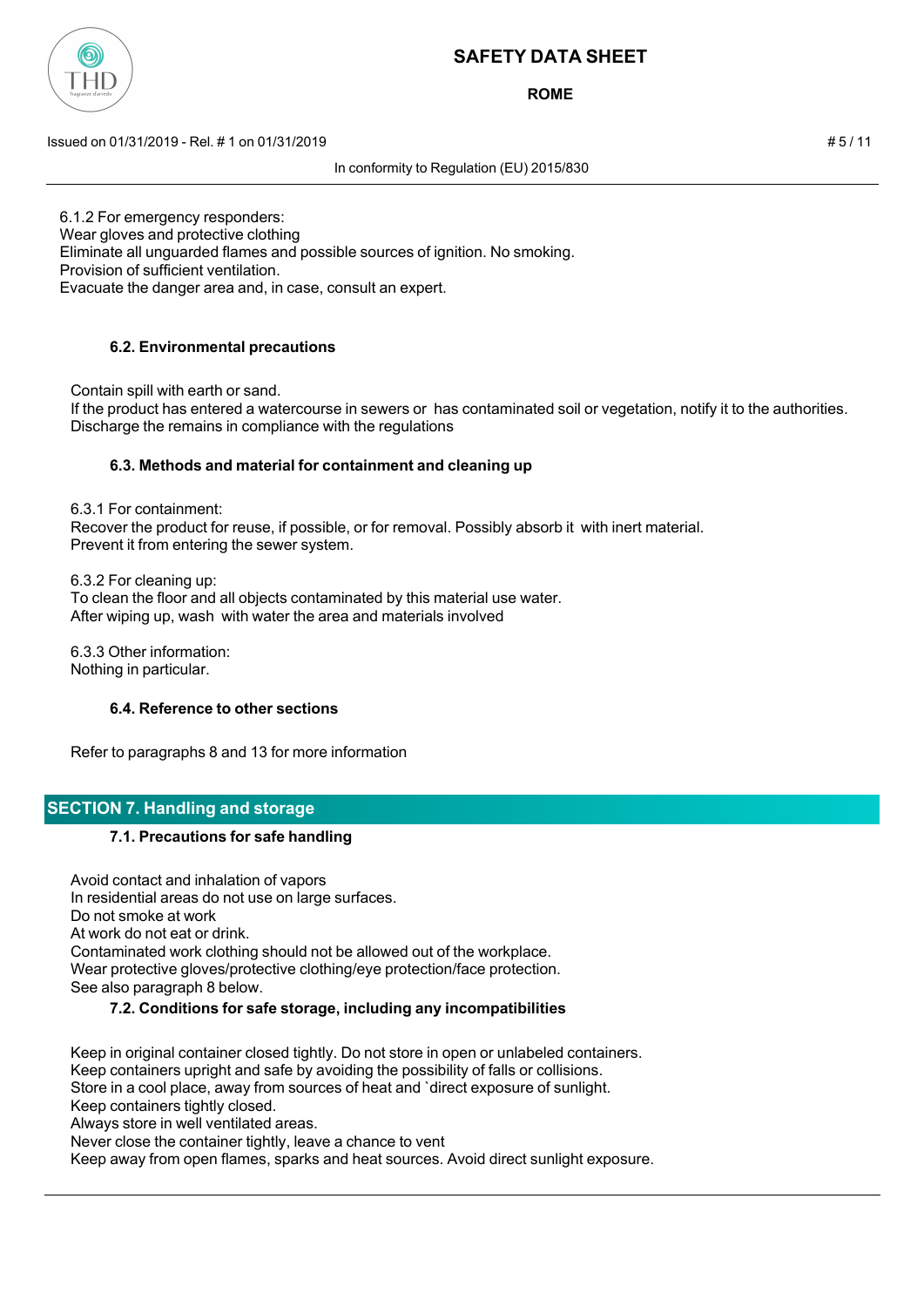

**ROME**

Issued on 01/31/2019 - Rel. # 1 on 01/31/2019 # 6 / 11

In conformity to Regulation (EU) 2015/830

### **7.3. Specific end use(s)**

Private households.: Handle with care. Store in a ventilated place away from heat sources. Keep container tightly closed.

## **SECTION 8. Exposure controls/personal protection**

### **8.1. Control parameters**

Dipropilene glicol metile etere \*\*\*\* Not translated \*\*\*\*

propan-2-ol:

TLV: TWA 200 ppm 400 ppm as STEL A4 (not classifiable as a human carcinogen); (ACGIH 2004). MAK: 200 ppm 500 mg/m peak limitation Category: II (2); Risk group for pregnancy: C; (DFG 2004).

## **8.2. Exposure controls**

Appropriate engineering controls: Private households.: No specific control required.

Individual protection measures:

 (a) Eye / face protection Not needed for normal use.

(b) Skin protection

 (i) Hand protection When handling the pure product use chemical resistant protective gloves (EN 374-1/EN374-2/EN374-3)

 (ii) Other Wear normal work clothing.

 (c) Respiratory protection Not needed for normal use.

 (d) Thermal hazards No hazard to report

Environmental exposure controls: Use according to good working practices to avoid pollution into the environment.

# **SECTION 9. Physical and chemical properties**

## **9.1. Information on basic physical and chemical properties**



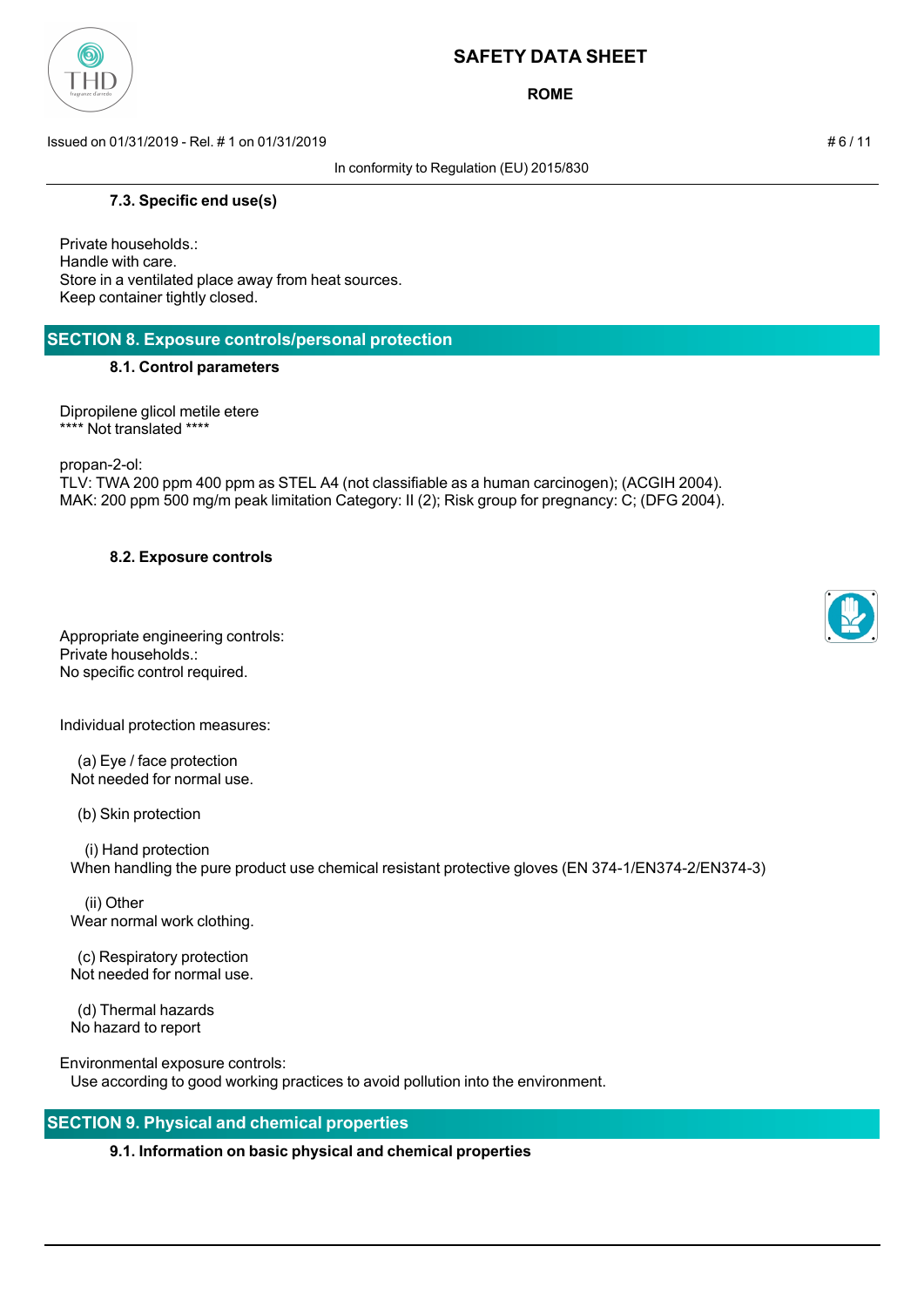

**ROME**

### Issued on 01/31/2019 - Rel. # 1 on 01/31/2019 # 7 / 11

#### In conformity to Regulation (EU) 2015/830

| Physical and chemical properties             | Value                                       | <b>Determination method</b> |
|----------------------------------------------|---------------------------------------------|-----------------------------|
| Appearance                                   | Liquid, clear, from colorless to straw      |                             |
| Odour                                        | flowery, fruity, woody, musky,.,.,.,.,.,.,. |                             |
| Odour threshold                              | not determined                              |                             |
| pH                                           |                                             | EPA 150.1 1982              |
| Melting point/freezing point                 | not determined                              |                             |
| Initial boiling point and boiling range      | $86^{\circ}$ C                              | Phisical                    |
| Flash point                                  | $14^{\circ}$ C                              | ASTM D 93 (2006)            |
| Evaporation rate                             | not determined                              |                             |
| Flammability (solid, gas)                    | not determined                              |                             |
| Upper/lower flammability or explosive limits | not determined                              |                             |
| Vapour pressure                              | not determined                              |                             |
| Vapour density                               | not determined                              |                             |
| Relative density                             | 0,819 kg/l                                  | ASTM D1298-12b(2017)        |
| Solubility(ies)                              | not determined                              |                             |
| Water solubility                             | not determined                              |                             |
| Partition coefficient: n-octanol/water       | not determined                              |                             |
| Auto-ignition temperature                    | not determined                              |                             |
| Decomposition temperature                    | not determined                              |                             |
| Viscosity                                    | Cinematica: 7,4 mm2/s Dinamica: 6,06 cP     | <b>ASTM D445-18</b>         |
| <b>Explosive properties</b>                  | not determined                              |                             |
| Oxidising properties                         | not determined                              |                             |

## **9.2. Other information**

No data available.

# **SECTION 10. Stability and reactivity**

#### **10.1. Reactivity**

No reactivity hazards

## **10.2. Chemical stability**

No hazardous reaction when handled and stored according to provisions.

#### **10.3. Possibility of hazardous reactions**

There are no hazardous reactions

#### **10.4. Conditions to avoid**

 Avoid contact with combustible materials. The product could catch fire. heat, open flames, sparks or hot surfaces.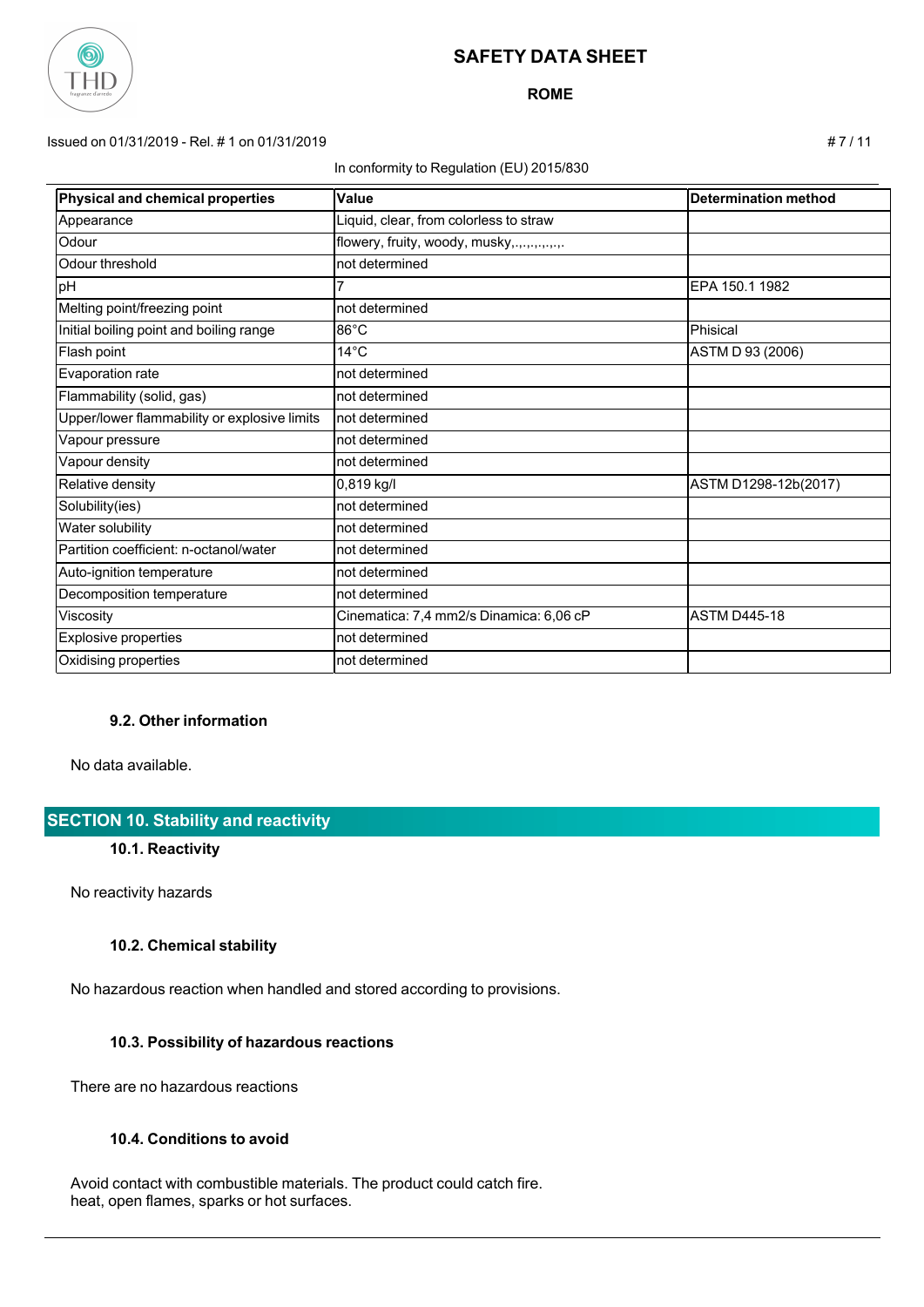

**ROME**

Issued on 01/31/2019 - Rel. # 1 on 01/31/2019 # 8 / 11

In conformity to Regulation (EU) 2015/830

#### **10.5. Incompatible materials**

Nothing in particular.

#### **10.6. Hazardous decomposition products**

Does not decompose when used for intended uses.

## **SECTION 11. Toxicological information**

#### **11.1. Information on toxicological effects**

 $ATE(min)$  oral = 62.500,0 mg/kg

ATE(mix) dermal =  $\infty$ 

ATE(mix) inhal =  $\infty$ 

(a) acute toxicity: based on available data, the classification criteria are not met

(b) skin corrosion/irritationbased on available data, the classification criteria are not met

(c) serious eye damage/irritation: based on available data, the classification criteria are not met

(d) respiratory or skin sensitization: The product, if brought into contact with skin can cause skin sensitization.

(e) germ cell mutagenicity: based on available data, the classification criteria are not met

(f) carcinogenicity: based on available data, the classification criteria are not met

(g) reproductive toxicity: based on available data, the classification criteria are not met

 (h) specific target organ toxicity (STOT) single exposure: based on available data, the classification criteria are not met

 (i) specific target organ toxicity (STOT) repeated exposurebased on available data, the classification criteria are not met

(j) aspiration hazard: based on available data, the classification criteria are not met

Related to contained substances:

propan-2-ol:

Routes of exposure: the substance can be absorbed into the body by inhalation of its vapour.

INHALATION RISK: A harmful contamination of air sar reached quite slowly due to evaporation of the substance at 20 C; However, for spraying or scattering, much more quickly.

Effects of short-term exposure: the substance is irritating to eyes and respiratory tract pu substance determining effects on the central nervous system, causing depression. Exposure far above the OEL pu lead to unconsciousness. Effects of long-term or repeated: liquid degreasing characteristics.

Acute hazards/symptoms INHALATION cough. Vertigo. Drowsiness. Headache. Sore throat. See If Swallowed. SKIN dry skin.

EYE Redness.

SWALLOWED, abdominal pain. Respiratory difficulties. Nausea. A State of unconsciousness. Vomiting. (Further see inhalation).

N O T E The use of alcoholic beverages enhances the harmful effect.

LD50 (rat) Oral (mg/kg body weight) = 2100

LD50 Dermal (rat or rabbit) (mg/kg body weight) = 2100

# **SECTION 12. Ecological information**

## **12.1. Toxicity**

The product is dangerous for the environment as it is toxic to aquatic organisms following acute exposure.

Use according to good working practices to avoid pollution into the environment.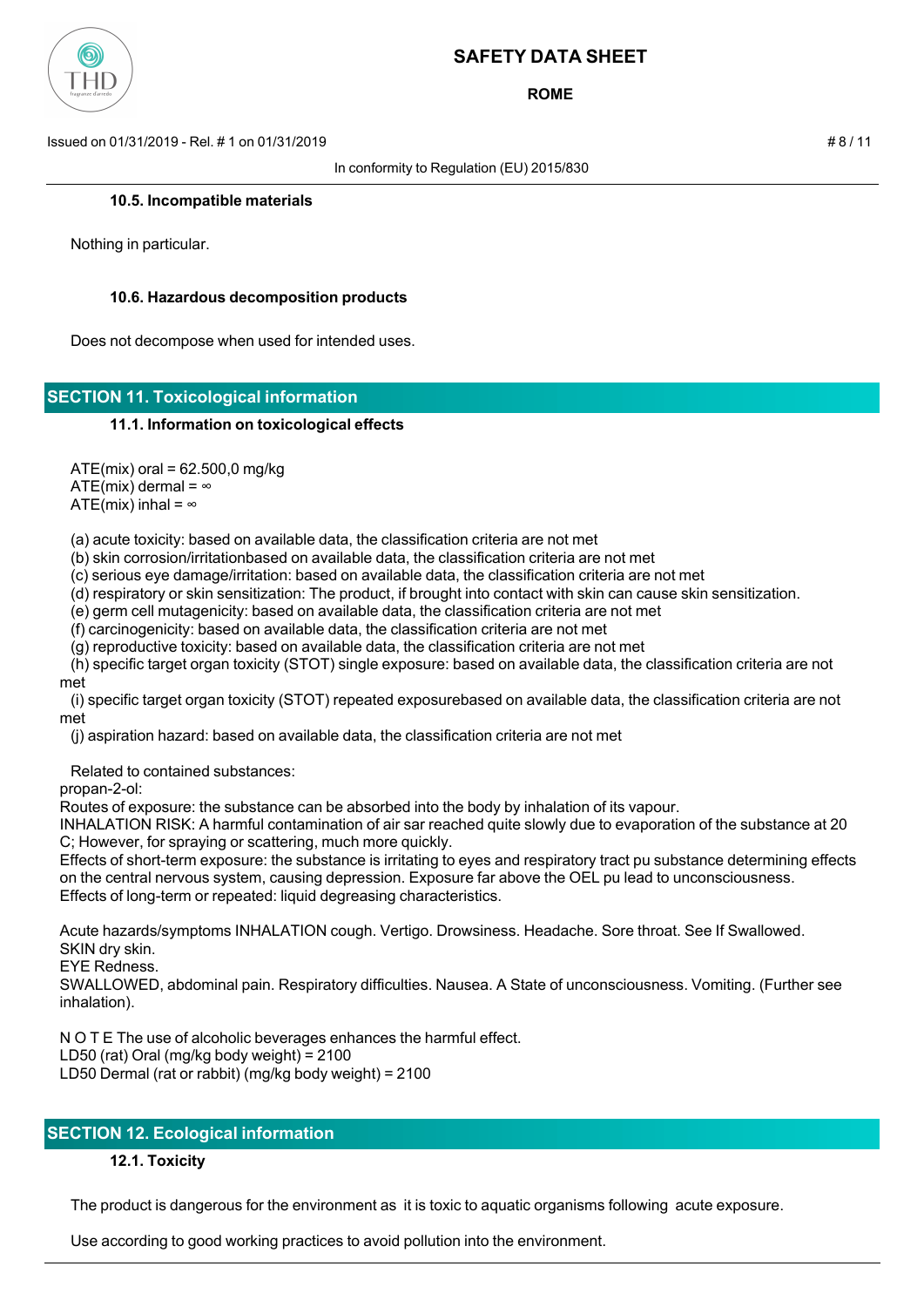

**ROME**

Issued on 01/31/2019 - Rel. # 1 on 01/31/2019 # 9 / 11

In conformity to Regulation (EU) 2015/830

#### **12.2. Persistence and degradability**

No data available.

#### **12.3. Bioaccumulative potential**

No data available.

### **12.4. Mobility in soil**

 Related to contained substances: propan-2-ol: The pi product water and light fully miscible in 20 C. Is lost by evaporation within one day. Large volumes can penetrate into the soil and contaminate groundwater.

#### **12.5. Results of PBT and vPvB assessment**

The substance / mixture NOT contains substances PBT/vPvB according to Regulation (EC) No 1907/2006, Annex XIII

#### **12.6. Other adverse effects**

No adverse effects

# **SECTION 13. Disposal considerations**

#### **13.1. Waste treatment methods**

 Do not reuse empty containers. Dispose of them in accordance with the regulations in force. Any remaining product should be disposed of according to applicable regulations by addressing to authorized companies. Recover if possible. Send to authorized discharge plants or for incineration under controlled conditions. Operate according to local and National rules in force

## **SECTION 14. Transport information**

#### **14.1. UN number**

ADR/RID/IMDG/ICAO-IATA: 1266

ADR exemption because compliance with the following characteristics: Combination packagings: per inner packaging 5 L per package 30 Kg Inner packagings placed in skrink-wrapped or stretch-wrapped trays: per inner packaging 5 L per package 20 Kg

#### **14.2. UN proper shipping name**

ADR/RID/IMDG: PRODOTTI PER PROFUMERIA contenenti solventi infiammabili ADR/RID/IMDG: PERFUMERY PRODUCTS with flammable solvents ICAO-IATA: PERFUMERY PRODUCTS with flammable solvents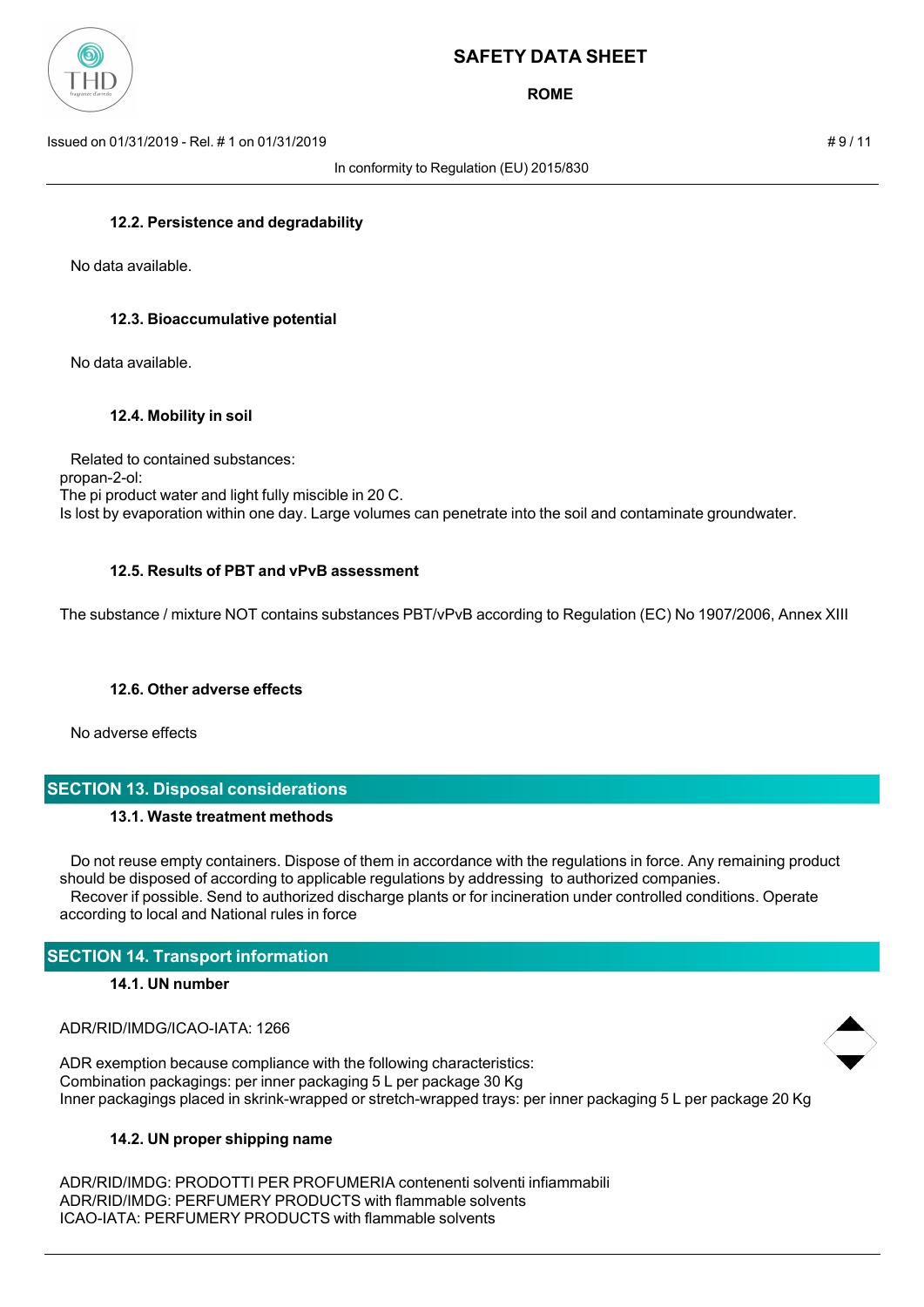

**ROME**

Issued on 01/31/2019 - Rel. # 1 on 01/31/2019 # 10 / 11

In conformity to Regulation (EU) 2015/830

**14.3. Transport hazard class(es)**

ADR/RID/IMDG/ICAO-IATA: Class : 3 ADR/RID/IMDG/ICAO-IATA: Label : Limited quantities ADR: Tunnel restriction code : D/E ADR/RID/IMDG/ICAO-IATA: Limited quantities : 5 L IMDG - EmS : F-E, S-D

#### **14.4. Packing group**

ADR/RID/IMDG/ICAO-IATA: III

### **14.5. Environmental hazards**

ADR/RID/ICAO-IATA: Product is environmentally hazardous IMDG: Marine polluting agent : Yes

#### **14.6. Special precautions for user**

The transport must be carried out by authorised vehicles carrying dangerous goods in accordance with the requirements of the current edition of the agreement and the provisions A.D.R national regulations. The transport must be carried out in the original packaging and in packages that are made from materials resistant to the content and not likely to generate with this dangerous reactions. Employees to the loading and unloading of dangerous goods have received proper training on the risks presented by prepared and on possible procedures to be taken in the event of emergency situations

## **14.7. Transport in bulk according to Annex II of MARPOL73/78 and the IBC Code**

It is not intended to carry bulk

## **SECTION 15. Regulatory information**

**15.1. Safety, health and environmental regulations/legislation specific for the substance or mixture**

Seveso category: P5c - FLAMMABLE LIQUIDS E2 - ENVIRONMENTAL HAZARDS

REGULATION (EU) No 1357/2014 - waste: HP3 - Flammable HP14 - Ecotoxic

#### **15.2. Chemical safety assessment**

The supplier has made an assessment of chemical safety

## **SECTION 16. Other information**

#### **16.1. Other information**

Description of the hazard statements exposed to point 3